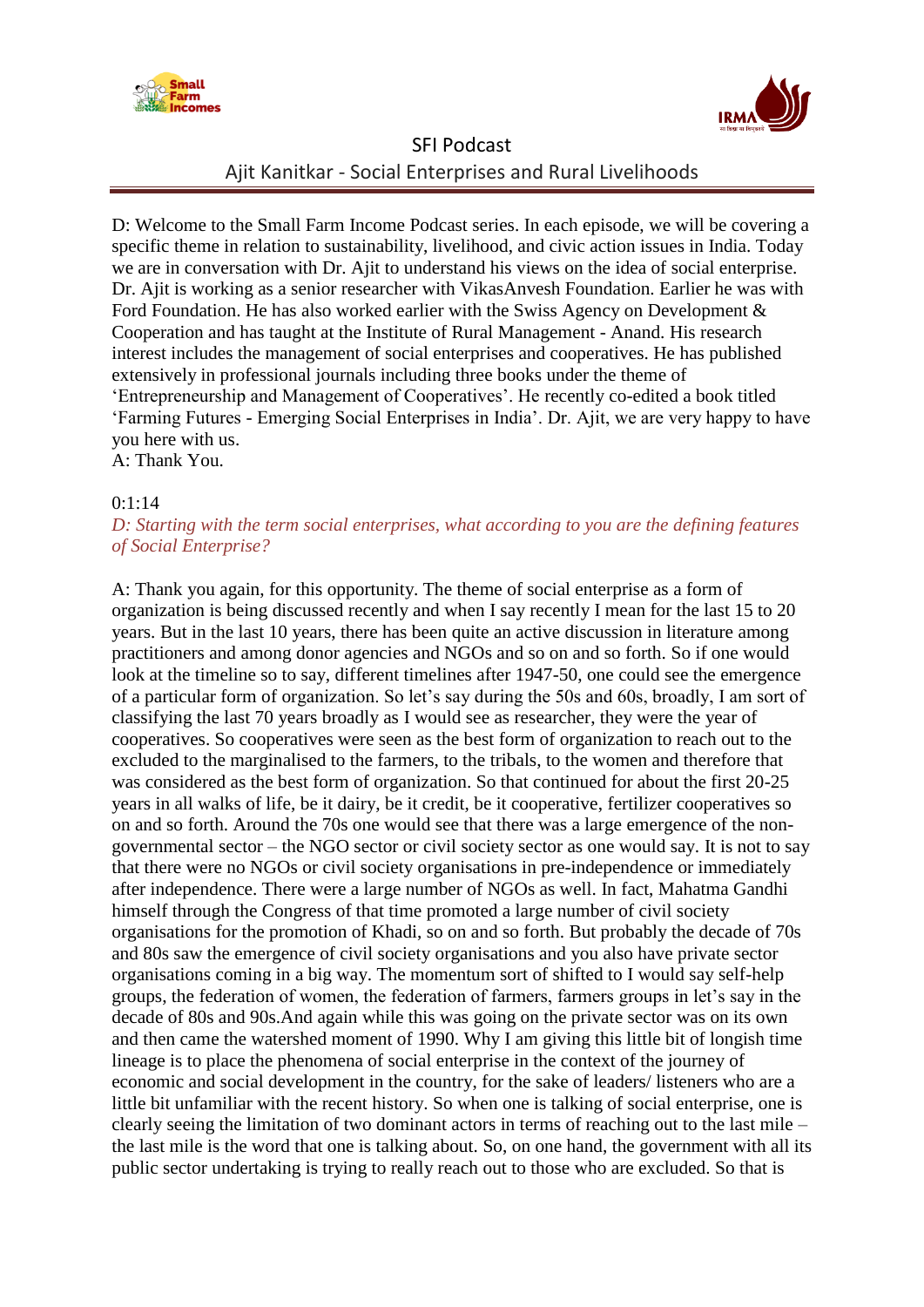



one part of the story. The other part of the story – the private sector coming with its own profit motive, in literature what is called the animal spirit that the person is essentially driven by the purpose of profit And therefore individuals, groups, partnerships, private limited companies- they would organise themselves to tap an opportunity, look at it as a business, generate resources, reap profit but in the process also deliver product and services the typical private sector. And then you have non-government organisation, also trying to fill the gap which the private sector for profit is not able to do and the government with all its good intention is not able to achieve. So you have the NGO sector coming in. And now once you start seeing these three sectors and start placing, what is the need of social enterprise if all these sectors are trying to reach the marginalised, to the excluded, to the people who don"t have a voice, what is the purpose and place for social enterprises. So social enterprises typically coming as a hybrid between for-profit activity and NGO activity. When I use the word hybrid, NGOs while trying to reach the last mile are continuously grant-dependent. They are not dependent so much on public contribution, yes the public does contribute through individual donations and the kind philanthropic effort but largely they are dependent upon donor agencies, many times also on govt schemes and support, and so on and so forth. But NGOs in the long run will have to depend on outside support to really be able to stick and continue with their mission. The for-profit sector will actually undertake only those activities where they see money and in the process, certain activities need to be done on a sustainable basis. The private sector will not touch it because they do not offer opportunities for profit. The civil sector –the civil society sector will initiate certain activities but would leave it halfway once the grant sources come to an end. So come back to the question after a little bit of longish elaboration is social enterprise is trying to marry what we call in our book marriage between purpose and profit and that actually is the defining line. But for a social enterprise purpose would come first, profit would follow. Now one would definitely ask why there is marriage? Because they are essentially mission-driven, they are value-driven, want to reach out to the last mile and therefore purpose define their existence, but while deriving or chasing their purpose or while aligning their activity to the purpose and mission they would like to have a kind of business model, if one may use the word a kind of revenue stream which will generate sufficient income for them to continue their operation which NGOs are probably not able to do. Therefore they need to generate some profit. Therefore social enterprise – I will place it somewhere middle that the organisation that tries to organise itself for a purpose but also along with a profit motive because they need a revenue stream but they are mission-focussed.

#### 0:07:29

*D; That's a very interesting and arc about defining social enterprises especially from a historical perspective. So just taking that forward, I mean like you said social ventures by themselves has been active for a long time I mean in different forms may be and social enterprise as a concept became popular in the west in more recent years. So are there ways to understand social enterprises in the Indian context – what might be unique about these initiatives as opposed to the way they are probably being imagined in the west?*

A: Sure, So let me try to give an example of artisans or craft persons. India has a huge presence – about 2crore, 3crore handicraft, craft artisans and so on and so forth. So typically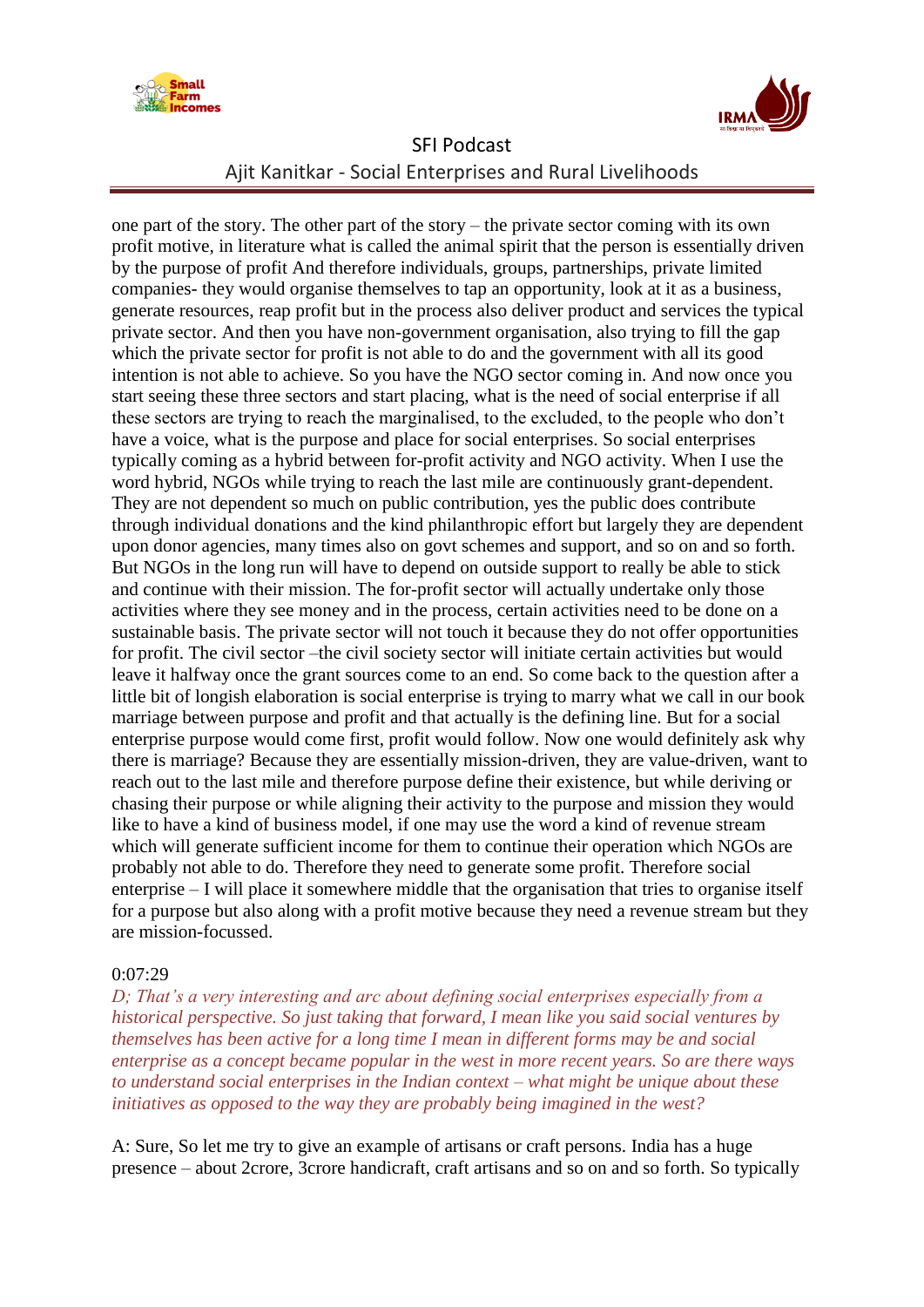



let"s look at how a social enterprise looks at this particular segment of people or segment of artisans. Govt typically through ministry of handloom & handicrafts small scale industries would promote schemes, so artisans would benefit. As long as those schemes exist, artisans continue to participate in them. Once the scheme is over or the allocation is brought down or discontinued, the artisans are out of the scheme. So that is one way of looking at the artisan general sector. Then comes the NGO. A typical NGO would bring new designers, connect them to market, organise them to self-help societies or corporate groups or connect them to the domestic market, then export market and ensure that the artisans get better returns. But NGOs would continue to do that operation only till grant support is organised. Now comes the social enterprise. So typically if I am the person with some idea to work with artisans. I would say OK, artisans need to be supported, artisans need to be helped in upgrading their designs, artisans need to be connected to the export market, artisans need to be supplied raw materials like yarn and so and so, I am giving because it is a large sector. But I would say that in the process I would not depend on the grant. I would organise this idea into a business proposal so that while I provide service to the artisans, artisans also continue to pay for my services. If I bring a designer, the designer would not come free of cost. Artisans would either pay the designer or through my enterprise activity, so I am able to offer design services to them. Let's say I connect them to market – domestic as well as export. The artisans would pay for my services because I may organise a website for them, I may organise exhibitions for them, I might organise a kind of e-catalog for them, I might actually send two-three designers to work with them and so on and so forth. So the idea of social enterprise in this context is 5 to 10 years where people with ideas want to sort of pitch in. Then when you say why there is momentum in last 10 to 15 years, how it is different from kind of discussions happening in other contexts, largely I would say in European context like the Uk and many European countries and to some extent in the US, but I will largely focus this in the UK and European context. I think the major difference comes in terms of the ecosystem that is prevalent there and the ecosystem that we have here. And the ecosystem will typically consist of the presence of financial institutions, presence of start-up capital, presence of a pool of trained consultants/business development professionals, presence of financial institutions who would look at such proposals and also maturity of market and issues of access in terms of connectivity, road infrastructure. So coming back to your first question where we started our discussion, what typically a social enterprise would do, what we call triple A. Like we started with purpose and profit or mission and money. The social enterprise will typically bring in three A"s. One is access, 2nd is assurance and 3rd is affordability. Now access could be to a variety of things. Access could be to inputs, access could be to bank credit, access could be to market, access could be to technology support, access could be to design as I gave an example of a number of handloom and handicraft. If you are talking of health enterprise, access could be to nursing service or availability of doctors and consultants and technology. But access is the first thing. And access is important because a large part of population-wise social enterprise wants to reach out to and typically in the corporate literature what we are talking about the bottom of the pyramid but essentially excluded people, marginalised people who do not have access to market and govt schemes. Social enterprise will ensure that they are reached first and access comes first. But along with access, assurance is also very important. Because I might provide access but if that access is not guaranteed, if as a farmer I am not sure that this market linkage will continue crop after crop, season after season, year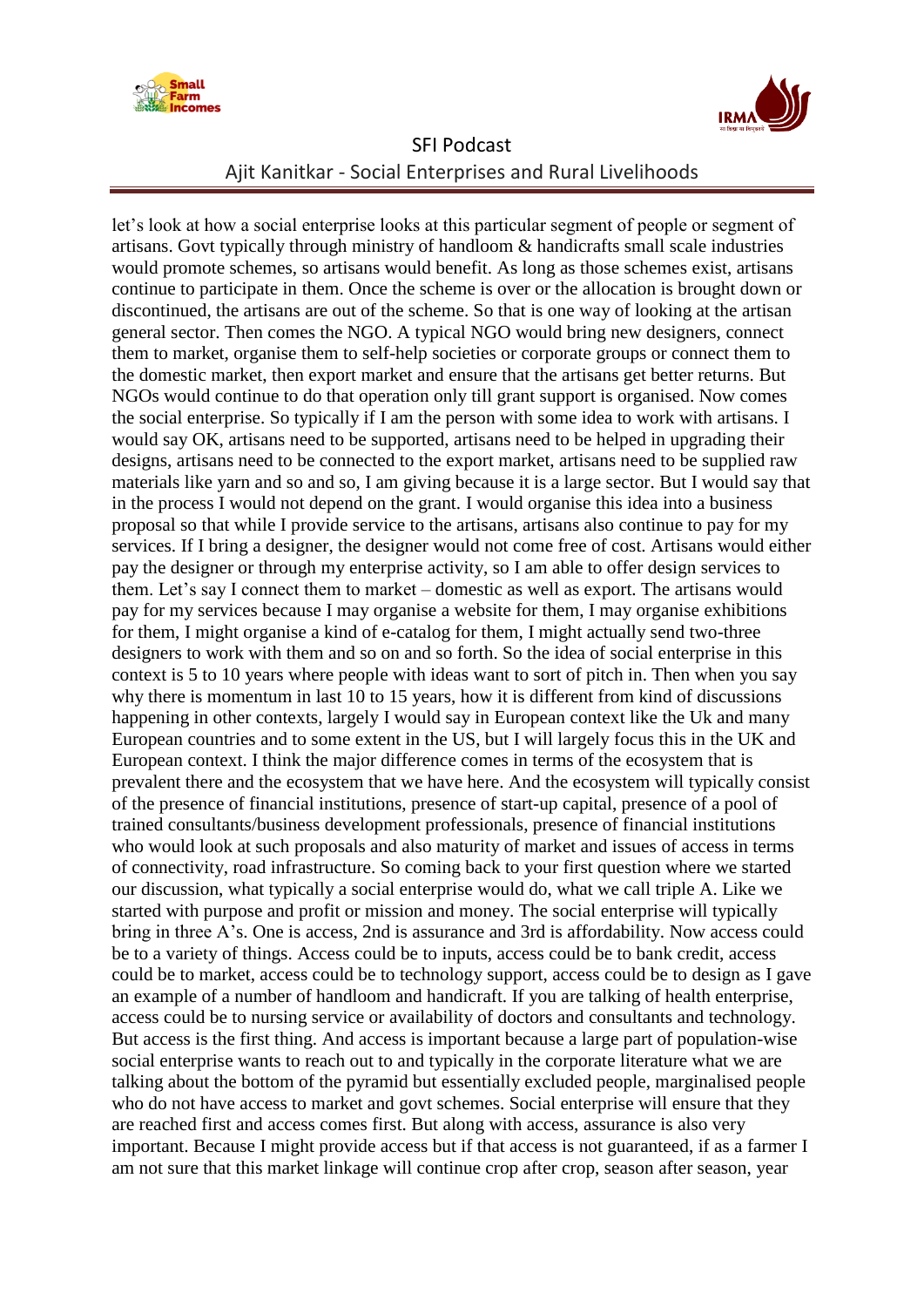



after year, then that access is of no use. Access plus assurance in terms of longevity, assurance in terms of price, assurance in terms of quality and service because the moment we talk about reaching the last mile, sometimes I may say, oh anyway these are poor fellows so I can offload my below quality service, No. Even if I am trying to reach the last mile, the social enterprise will ensure that best of the quality is also ensured. If I am offering a health-tech social enterprise service, then I need to have the best of the nursing, doctor staff, not because, I am having social enterprise, s I can have third class doctor or a second class nurse. So assurance in terms of quality, assurance in terms of quality of service, assurance in terms of longevity of service, you can bring in many factors. But the third is also important and that is a challenge that probably we might talk about later. It is also affordability because the moment I say I want to reach out to the unreached area, I want to bring the best of service in terms of assurance of quality and all that I cannot overprice. That is the dilemma of social enterprises. That I also need to make it affordable and let me give you an example which is in the financial sector.We have seen a large proliferation and growth of non-bank financial companies NBFCs. So NBFCs, one has to see against nationalised and private sector banks. What NBFCs are doing is that they are ensuring access, they are assured. So if I am a nonbank finance company, I am providing or I am trying to provide women credit on a long-term basis at the doorstep, so access is assured. Connectivity and continued credit are available. But is it affordable? Now there is a big question mark because NBFCs are studied and they are seen to be offering rates ranging from 15% to even 40% because they are offering credit at the doorstep. Now, this is not a debate on interest rate – good or bad or what interest rates are reasonable and all that. But NBFCs are perceived as agencies of financial institutions offering credit at the doorstep but at an expensive cost or at an expensive price viewed from the point of view of borrowers. So affordability is also a challenge and now one would ask can a social enterprise do it because you are asking multiple objectives to be sort of achieved. That access, assurance and affordability. There comes the challenge of social enterprise to actually have its operations organised in the manner all these three conflicting – may not be (not easy to converge). You need to have these kinds of three dimensions to be balanced in the business operation and that is the challenge for social enterprise. In the UK and European context, many of the questions probably on assurance are taken care of and access and affordability probably are the concern. But in the context that we are talking about when one has to reach out to 30-40 crore below the poverty line which needs to be connected to, I think this assumes significance. And kind of I would say evolving ecosystem rather than a matured ecosystem. That is the kind of difference I would make between UK European and our kind of system.

#### 0:16:14

*D: That is very interesting because in bringing out these differences you are also talking about the kind of problems that are faced by social systems here. In fact going back to the question of access, assurance and affordability, in your book where you have specifically focused on agri-enterprises given the variability and dynamics of farming do you think there is something especially challenging about agri-based social enterprises?*

A: Wonderful! I think two-three broad observations we derived from the book are that there are a large number of individuals across the country, in large cities, in tier 2 cities, in small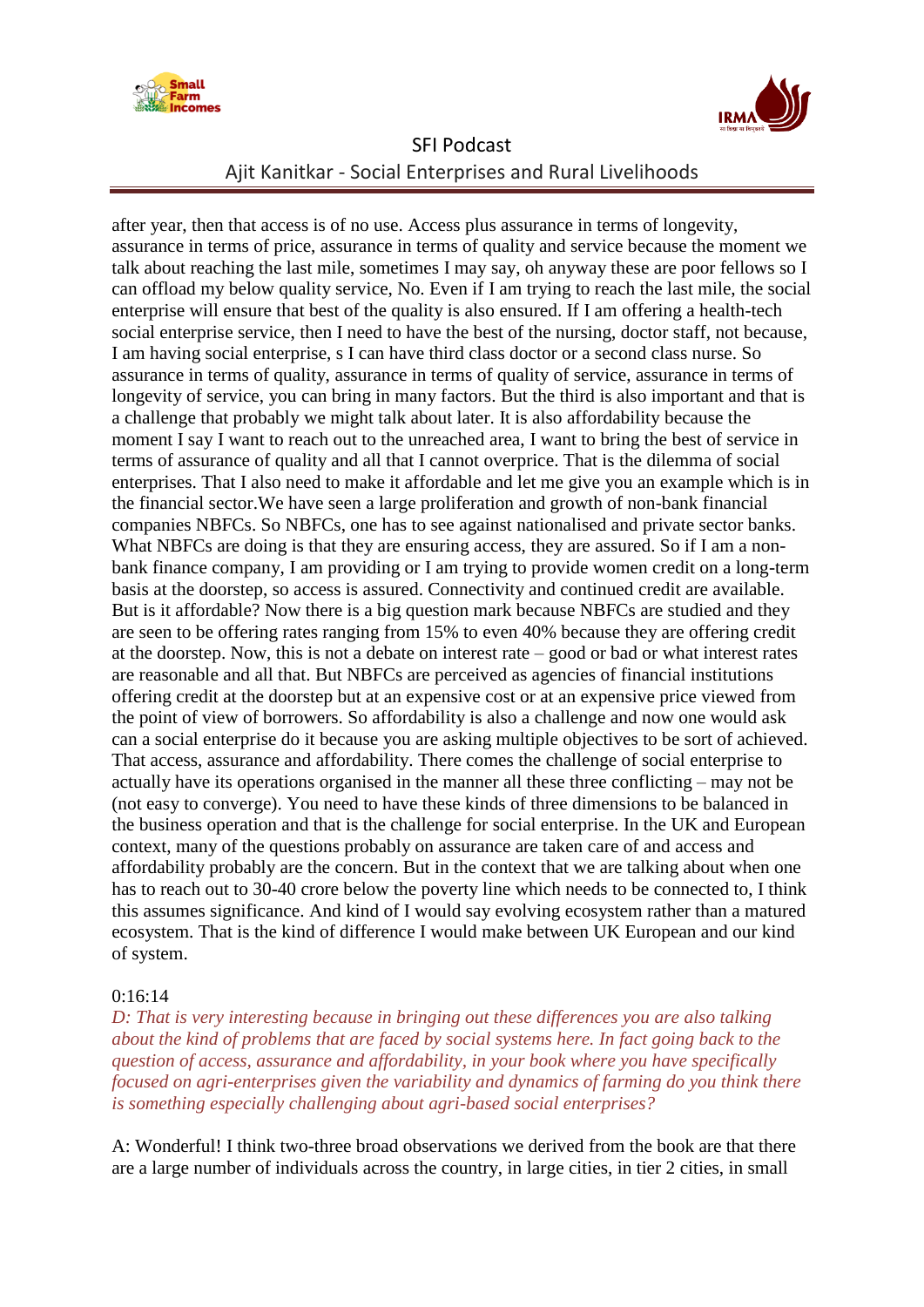



towns as well as in rural areas where there is no dearth of ideas. And therefore there are hundreds of ideas that are being tested out what we typically call proof of concept or piloting. I think one of the major challenges that we observed in the 15 case studies that we did – me and Prof Shambu, in these farming futures is this move or jump or transition from proof of concept to a number that we call a scale. I am not a person who will sort of harp too much on the scale because in a country like India even if one does 10 lakh farmers there will always question why not one crore farmers? And even if you do one crore farmers you will say but yeah why not 20 crore farmers? Then when you do 20 crore farmers you would say why not 20 crores irrigated farmers? So on and so forth. So the question of scale will continue to challenge but I am not going to that kind of scale. I think social enterprises that we studied are at a stage and all of them faced moving from proof of concept, the idea that they have tested let's say with 50 women, 100 farmers, 10 locations to let's say 100 locations, from 10 villages to maybe 50 villages, maybe from 50 to 5000 women. I think that is the kind of major challenge because that challenge involves a kind of logic. The next step is that of funding human resources because at the idea stage, probably the social entrepreneur is able to identify the problem, the purpose of the enterprise. The social entrepreneur is also able to establish a revenue stream, the profit, or the money part of it. But when things move let's say from 50 to 500, or from 10 villages to 50 villages, what is needed is additional resources not just for scaling up or for working capital, for capex, for running the show, for market penetration, and so on so forth and coupled with that one needs to have adequate staffing to support this expansion. You call it expansion, one may call it scaling up, one may call it replication. So those are the critical challenges or one of the few critical challenges in terms of moving from small idea stage to medium scale or from piloting to an intermediary scale. Along with that, the challenge that one is also seeing is the tension that might start coming between the business and social goals.We talked about mission and money or passion, purpose and profit, because the whole business model is developed on this marriage or the connection between these two apparently conflicting. Let me give you an example from a book, from a case study that is featured in the book. We had a case study of this lady entrepreneur doing some wonderful work for designing machinery for women farmers. Now you will ask what the social purpose is, what is the purpose, passion of this social entrepreneur? This lady is highly qualified, trained in the USA, having returned, did her studies in a leading management institution. But she said that I want to design machinery which will reduce the drudgery of women in Karnataka. We have that case study in publication. Now just try to understand the kind of challenge this lady entrepreneur is facing. So while she is trying to develop and sell machinery which will reduce drudgery, the typical cost of that machinery will be 3000 5000, 8000, 10000, 20000 rupees per piece - I am not getting into the technology of the machinery - so that this machinery is available to a woman farmer and this woman farmer is a small farmer having 2, 3, maximum 4 hectares of dry land -unirrigated land. Now the money that she is going to generate by selling one machine of 20000 rupees, let"s say it is 2000 rupees. Her net income. Now she is faced with a dilemma and she shared that dilemma how long she will continue to sell 100 of such small machines to 100 of such small farmers because each machinery is going to generate only 2000 rupees revenue vs if she designs a machine or a tractor improvised which is selling at let's say at 5 lakh or 7 lakh, it is easier to sell that machine and each tractor or some appropriate machine is priced at a higher level which will probably generate 40.000 for her. Now you see the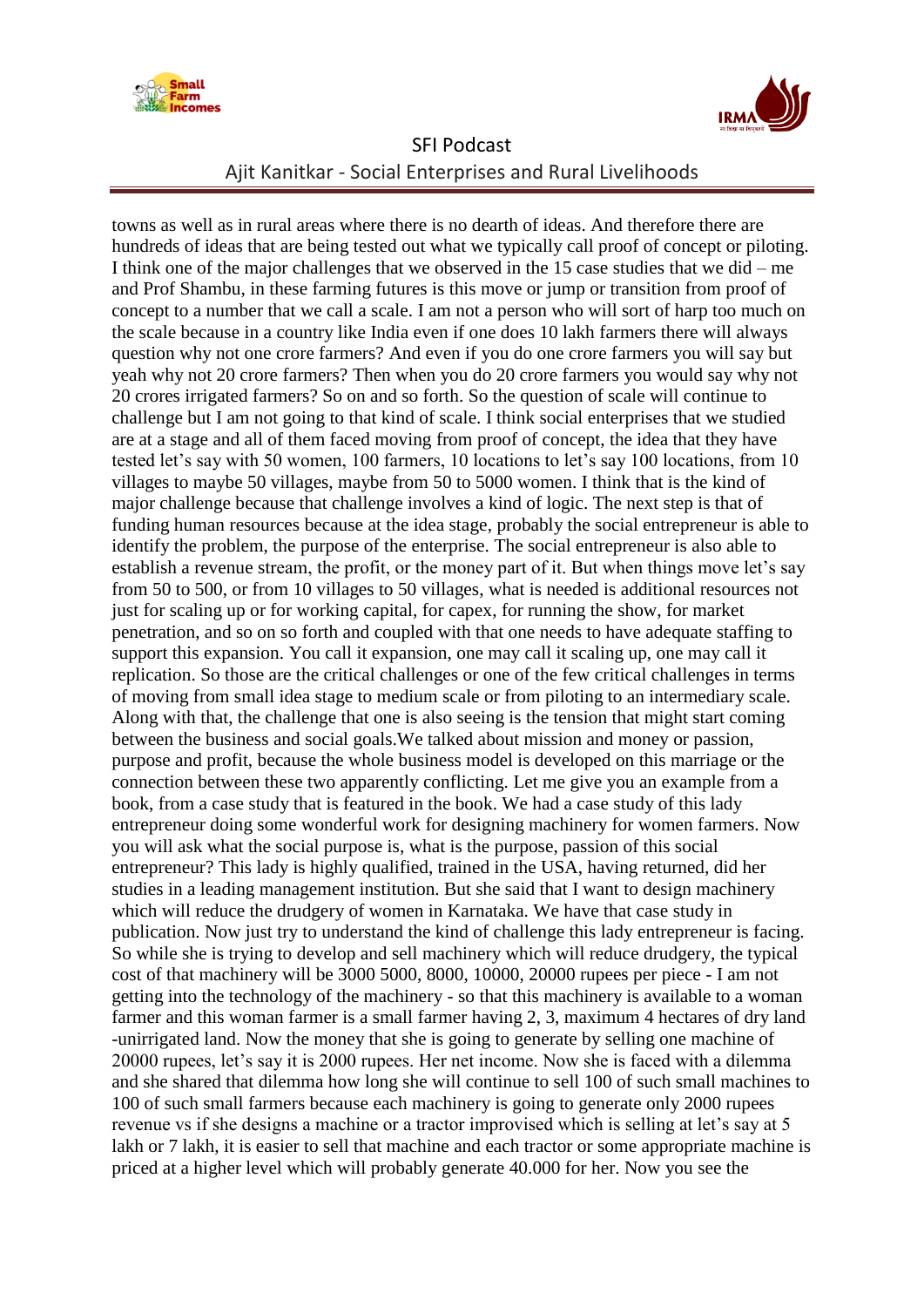



dilemma, While she wants to serve small farmers, small women farmers, the cost of the machine has to be brought down, At the same time, the income that is generated by the sale of this small machinery is not adequate enough for her to do the business and whereas it is much easier from profit perspective to sell maybe only 10 tractors and in a year she is doing 5 lakh rupees turnover. And there it is generating more revenue per tractor and now she has to balance this. Now, this is a typical dilemma whether she continues to focus on her passion and purpose of reducing drudgery by appropriate technology or she starts designing tractors meant... Of course, they are for farmers but probably they are not meant for women farmers, they may be men farmers, they probably would be more resource –endowed and they can anyway afford a 5 lakh or 7 lakh tractor or machinery. Isn't it? So that is the kind of challenge when you talk of problem that is faced is in terms of moving from small to medium or from pilot to scale or in the process of having these dilemmas how does one balance the commercial and social objectives, because the purpose with which she started is social comes first and a commercial comes later but you cannot continue to and the whole logic is that I will generate my own revenue stream. And there the issue is that therefore social enterprises – in the publication also we said we need a longer time frame to prove their kind of operations and that also is not unusual because let"s also look at mainstream corporate sector. The mainstream corporate sector, if there is a large enterprise which s going to establish their industry what they call a greenfield project somewhere in the backyard region of xyz state, they would need 7 to 10 years time to generate profitability from that greenfield enterprise because that greenfield enterprise around that doesn"t have an ecosystem. It is easier to establish industry in Bombay or Chennai or Kolkata but the moment you say I am going to set up my industry 300 kilometers away from these metros which don"t have the infrastructure, the entrepreneur from the profit sector would also need to give 5 to 7 years to generate that resource. Even the service sector! It is easier to set up another Taj hotel in Delhi or Mumbai but the moment you say I am going to set up a chain of small hotels in towns that are 400 kilometers from the metros, those hotels will also need 6 to 8 years to generate profitability. So this longer the time frame coupled with funding resource that adequately supports the timeline and getting the right staff would be the three major challenges that the social enterprises would face when they start moving from proof of concept to an intermediary or medium scale.

#### 0:25:14

*D: Right, right! So I mean again this is very insightful in terms of trajectory or different kinds of roadblocks that they may face – the social enterprises, especially in the agricultural scenario. And I was wondering if you know in the book there were also alternate models of scale that were explored because the idea of the scale itself probably could be questioned and there may be other ways to look at sustainability.*

A: I think two additional points that need to be brought in here is the whole risk element that is associated with agricultural activity. So risk related to weather, risk related to market prices, and risk related to factors that are outside of your control and outside your control meaning, because this whole system is now so integrated. So risk related to climate variations. Now last year you will recall that the country has witnessed unusual rainfall at unusual times of the year. In Nov/ Dec which is supposed to be the beginning of winter, and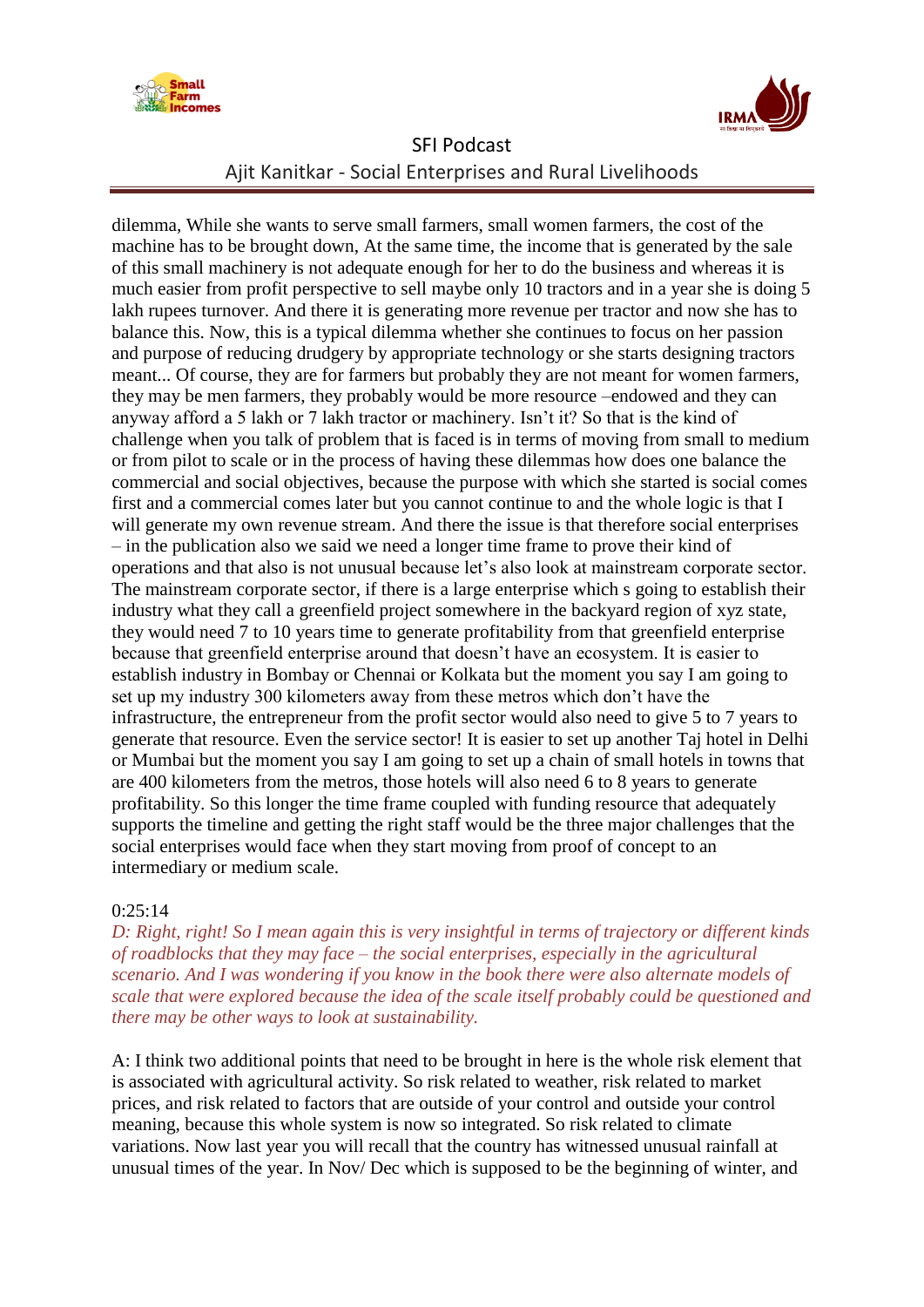



kind of harvest time, all parts of the country have received unusually heavy rainfall. Now, what does one do if one is doing agricultural activity in such kind of situation? Now you cannot always blame it on climate change plus there are no reasons to explain why this rain is happening across the country for all crops that kind of time frame and risk coverage of course is not there. The corona kind of is once in a lifetime hopefully but also the global price fluctuation. Any commodity, any vegetable, any fruit that one is doing, there is so much interconnection. That I might be doing crop in Madhya Pradesh which is Bhid, and soybean but I may get impacted by what"s happening in the neighbouring country, what"s happening global market, what"s happening in the petroleum prices, what"s happening in the global stock market and so on so forth. And as a result therefore the whole agriculture operations become vulnerable to these kinds of shocks in addition to the practices which are under my control. So I think when one is talking of agri-social enterprises, these are the kind of additional challenges, that we talked about a few minutes ago. One of the strategies that we saw in social enterprises is that they are trying to intervene selectively and not doing end-toend value chain efforts. So in other words partnership and collaboration seem to be one of the strategies to be thought of come out of these issues. So for example we have 4 5 entrepreneurs studying this book who are saying that we will try to do what we know best will try to collaborate with the SHG federation, we will try to collaborate with farmers producing organisations in terms of mobilisation of farmers, in terms of aggregation of inputs. That's where these kinds of organisations have kind of unique advantage. Whereas we know about the market, we know about price fluctuations, we know about warehousing, we know about the storage facilities, we will focus on that. So rather than intervening and doing everything in the value chain in the agricultural social enterprise, we are talking about they will say focus only on this. For example, we have one kind of entrepreneur in Bihar who is focussing on innovative warehousing. So this entrepreneur is not focussing on productivity enhancement. He says farmer knows how to cultivate. Now their problem is they don"t have an adequate micro warehouse facility. That is the kind of problem he has identified. And they don"t have access to immediate cash, once the harvest is ready. So he is focussing only on these two issues. Rest of the things he is depending on FPCs , SHGs and so on and so forth. Likewise, we have one particular entrepreneur who is focussing on organic cultivation. So he says that farmer knows how to cultivate but let me help them in sort of sensitising that use low pesticides or zero pesticides, get it organically certified. Traceability is another issue, and he says I am focussing on that. Market linkage I work with some other organisation. So that is also one of the ways of in terms of overcoming some of these challenges in terms of spreading oneself thin.

#### 0: 28:56

*D: So you know, in terms of the idea of mission and profit and what kinds of problems are relevant, like you said the issue of micro-warehousing. Now to what extent these issues are... there is this issue of perceived needs of the people and there might be these grassroot kinds of issues that are being brought up by the people themselves. So one critique is that you know is this something that is being done by outsiders for you know for sort of beneficiary, you know a patronizing kind of approach or should social enterprises be you know sort of seeded by those at the bottom of the pyramid, by the people themselves - so the question of agency*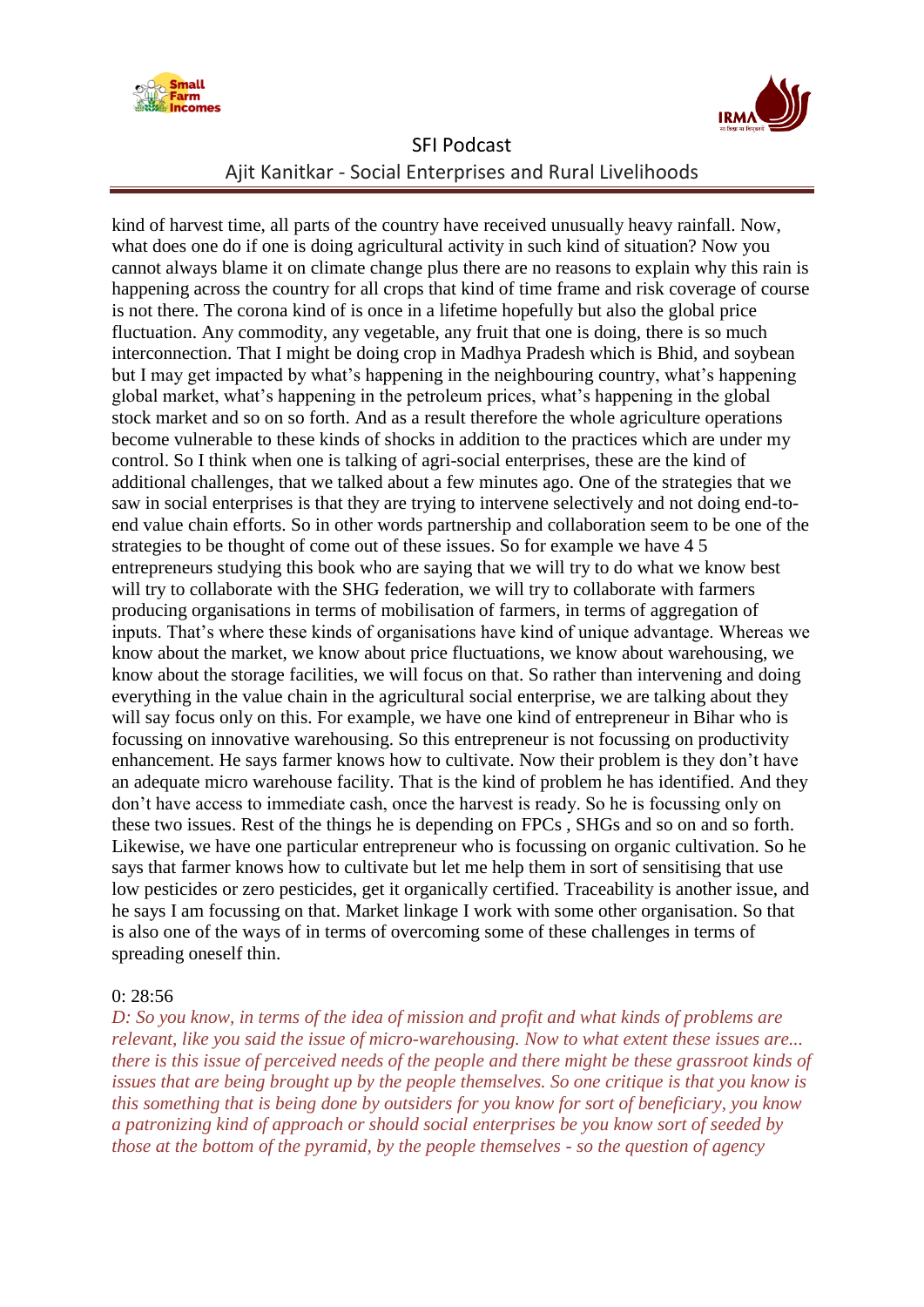



### *voice. So which of these two approaches, I mean is there a question of something being better when it comes to improving rural livelihoods?*

A: I will sort of turn this question differently. Obviously, the social enterprises that we have studied are kind of people who are educated, who are professional in their own ways and who have come into the local system to address some issues. And therefore they have obviously come with some purpose that is based on the needs that they have understood. But here I will give two examples from the study again which is depicted. So typically they are not bottomup. They are not in a way promoted by communities themselves. They are kind of pain points understood by "outsiders". Now we have one particular entrepreneur who earlier worked with a corporate sector and we have published that in the case study. So he realised that while corporate and.. He shared his own experience in publication. He said he was working with a large corporate retail chain. They were also buying from farmers but in that process of acquiring produce from farmer he realised that farmer needs to sell everything that they have and that everything is not quality-wise uniform. So let's say I am a tomato farmer. I have Agrade tomatoes, I have B-grade tomatoes, I have C-grade tomatoes, and I have some hopeless tomatoes also. Now when this corporate fellow is coming in to buy, the corporate fellow is picking only A-type tomatoes which are uniform, which are of particular size, which are of particular grade and so on and so forth. Now, is the farmer getting benefited? Farmer is partly getting benefited because the question still remains what he or she does with that B or C or D grade? Farmer is there to sell everything he has produced. Farming is not an industry where you have all A-type tomatoes. Now this pain point which is a lacuna in the existing for-profit model - this entrepreneur identified. So he said let me think and work on this problem. The farmer needs to dispose everything that he or she has but corporate the customer is not willing to buy that. He said let me reverse this and let me say that can I find a market also take A, and also B and some part of the market which will take C and some part of the market that will take D. So A grade tomato is procured, graded, sorted getting a higher price and that is sold to to a premium market which is conscious of and willing to pay price. The B type typically he said is going to be sold to hostels, to hospitals to educational institutions, big canteens because for them tomato is a tomato. They don"t know whether it is big or small or whether it is extra ripe. They can do everything. For the C and D type, it is typically a processing factory. Because the processing factory is going to any way crush everything and come out with a pulp which will be repacked and so on and so forth. They don"t care whether tomato is half grown or full grown or red colour or little less in red colour. So what he has done is you have A,B,C,D on farming output side and you have A,B,C,D buyer side and he has made that bridge. Now the interesting point is that his understanding of the pain point. His understanding of the problem that remains unaddressed. And he said that OK , this is the gap that I need to fill in and that gap if I am able to fill in I am able to add a kind of value and that"s where the social enterprise comes in. So social entrepreneurs of course come with an idea but if they are able to identify very precisely the lacuna. Recently we did another interesting study that is likely to come out with another book from another organisation in Mumbai "Unlimited India" and this has a story or this kind of inspirational book for 15 startup entrepreneurs. Now here I again quote an example of how a pain point is identified. Now, this is a young engineer. He is an IT guy. So he has some idea to do something good for the farmers – The purpose, the mission. But he doesn"t know where to start. So first two months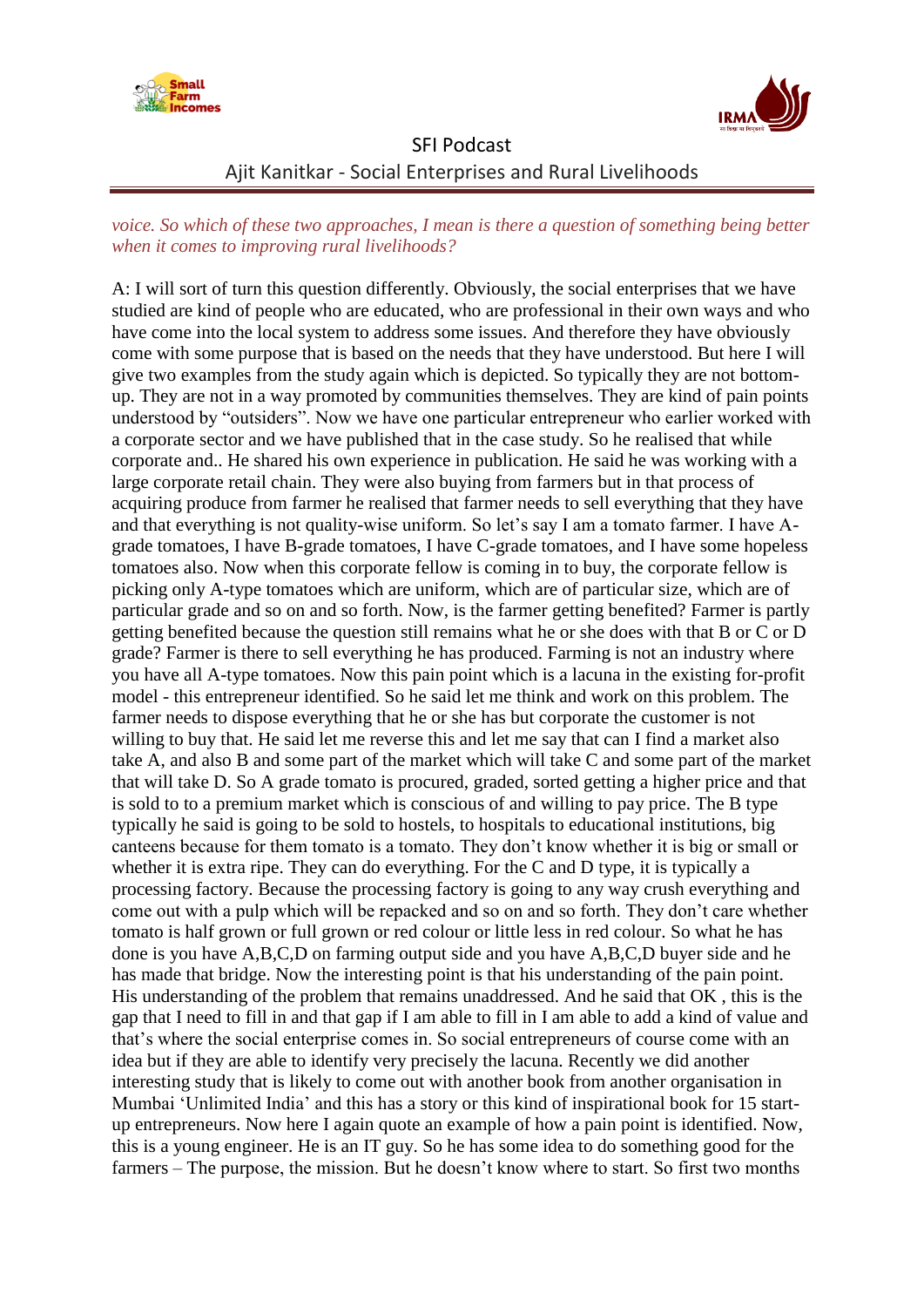



this gentleman spends time with the farming community. He just goes there from the city of Nasik and spends almost 12 hours every day with the farming community. In one particular interaction, he notices that a particular farmer has waited for 9 hours with his trolley of farm produce outside the processing gate. 9 hours waiting queue and there he hits the pain point that why is it that the farmer needs to spend 9 hours waiting in the queue outside the gate of processing factory just to get his trolley in and get it weighed and in half-hour he is out. Whatever, you need only half an hour to come, unload the trolley, do the weighing, get a voucher, get out after getting the payment. He starts working on a logistics solution. In the same visit, he noticed that like this farmer there were 20 other trolleys waiting outside the factory and each tractor or trolley was half full. So you have 5 ton truck. This particular farmer he was travelling with, had only 2 and ½ tons waiting for 9 hours. Just behind him another farmer – 6 ton capacity truck or 5 ton –  $1/3$ rd full, waiting for 8 hours. Then he said can it be rationalised, can it be harmonised, can it be synchronised in a manner that instead of 10 trucks, you have only 4 trucks but all full, loaded and instead of waiting for 8 hours, can they be queued in a manner using technology so that these three trucks, full truck load will need only one hour to reach the factory gate and then he realised while going they were all going empty. While going to their respective villages they were going all empty. Now this is what I call is problem identification or pain point identification. So not that this was not known but this particular social entrepreneur – and he was doing very well, he was in 2nd or 3rd year. He said that this is one gap – trucks are going half full and returning full empty. Truck owners/ farmers are spending 8 hours and there is a scope for rationalisation or what you call harmonisation or optimization. And now he has developed an ERP solution and logistics and now even he is thinking of blockchain and this is wonderful. That the latest technology – blockchain or supply or ERP, whatever one is calling he is able to bring and now he has 200 or 300 farmers who have joined with him. Now comes the question of profit. He is not enrolling farmers for free. He is enrolling farmers at a registration price, So each farmer has to pay some 500 rupees, 800 rupees - all those details are there in the publication that will come. So this is an interesting concept. Now comes the question of scale that we talked about, He is working with 200 farmers but he said there are some 5000 trucks in the area that he operates. There are some 20000 farmers who will need this service. Now this gentleman he is a young boy actually out of engineering college. If this boy has to move from 200 farmers and 10 trucks to 20000 farmers and 4000 trucks obviously he would need finance, he would need good technology platform and so on and so forth. But this is a classic example of problems identified in companionship with the community. He is not a farmer. So the question that you asked about the agency, farmers probably shared with him. He was more empathetic, he was more appreciative. He wanted to see what farmers actually feel the pinch. So he could take that and of course, he has improvised, he had some app that worked some apps did not work and so on and so forth. But the process of evolving and maturity of the idea is interesting. And essentially he has built farmers into the partnership model. So farmers also start seeing the value of how he is going to help because farmers also would be skeptical. Why would accept some xyz coming from Nasik or Bombay and telling them just you do this and you do that because they have been doing this for the last 20 years? So there comes the question. So agency-wise probably one would need to do it but coming back to the question, I am seeing a good number of social entrepreneurs in agri-space who are farmers' sons and daughters and I will use daughter also specifically because a large number of boys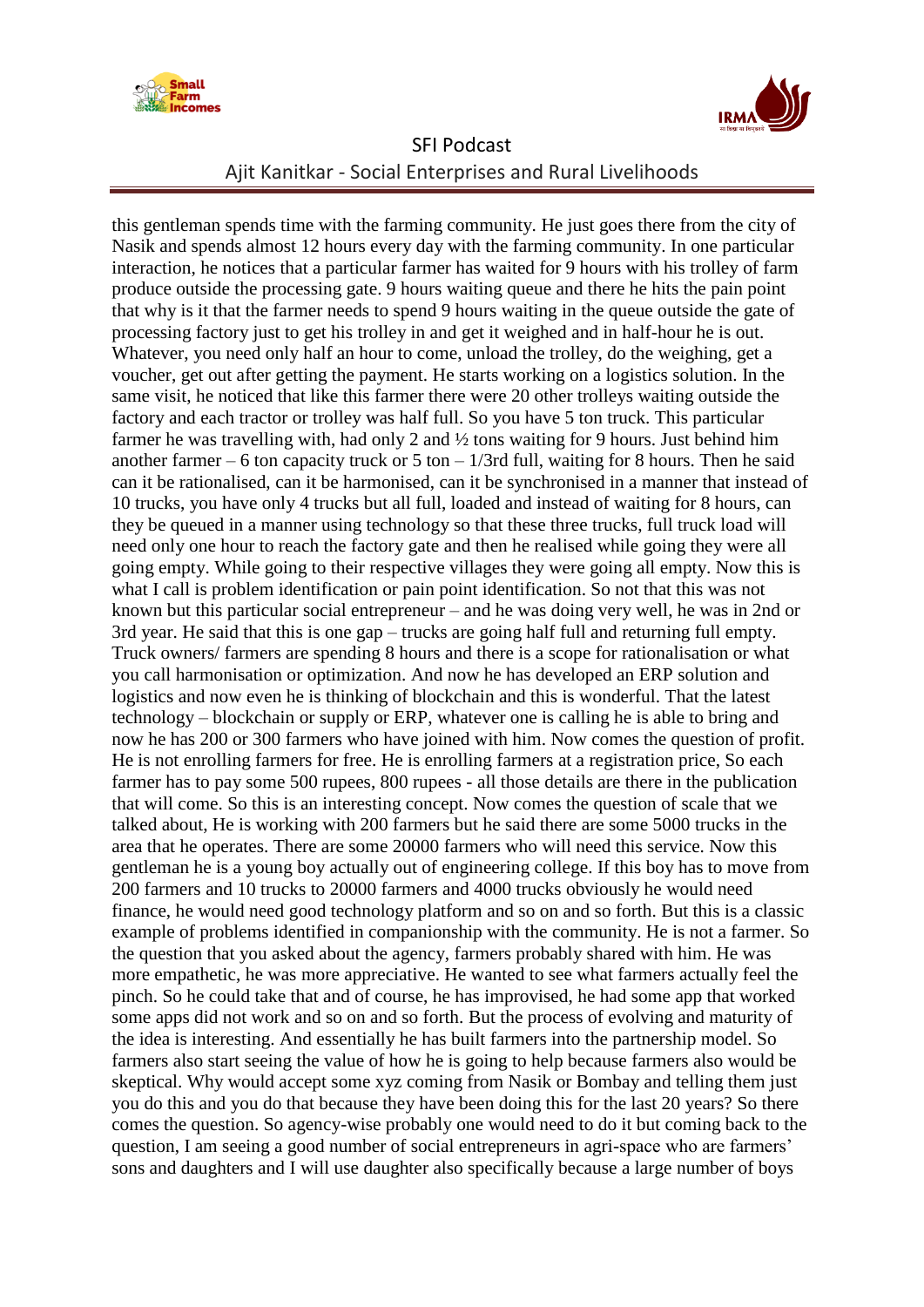



and girls, farmers" sons and daughters having educated in technology and management institutions who have a background or family background in farming are coming back to agriculture and they want to do different agriculture. They want to do a little bit of new agriculture that is the word that people are talking about. And they want to use their management, technology, business idea to solve the problem that their fathers and their parents were struggling with. And they're probably one would say that we have more robust solutions coming in rather than city-walas coming back and saying that you do this and you do that. I am seeing a huge trend in that in terms of the new generation of agri-entrepreneurs who need not speak good English. They will speak the local language, they will be comfortable in Hindi or Marathi or Telugu but they understand where is the pain point. They know what the technology can do and they are trying to address it. Now to what extent they are able to scale that up is a question we will have to wait and watch. But there is a huge surge that I can definitely – I am seeing that through reading, writing, research. One is seeing hundreds of them from many towns and cities, large towns I would say.

#### 0:40:34

*D: That's a very insightful observation and I am also looking at the ideas that you mentioned especially about optimization and companionship with you know the people who are supposed to be beneficiary of a particular enterprise. So in the same line I mean, given that so many people especially of the newer generation wanting to now work in this field, having let's say identified problems based on their experience or looking at people what would you like to share with them in terms guidance for anyone's starting out on this trajectory.*

A: I think two-three things again coming from this study, from the Farming Future book as well as the new document that we are doing for Unlimited India. I think it's a long journey. In fact, one entrepreneur mentioned in clear terms, he said many young generations are also thinking that they will be bought out. There will be new Amazon, there will be a new Google. There will be new Facebook. They will get millions of dollars in 3rd year of IPO and all that. So this entrepreneur clearly said that it is not going to happen that way. It is a long game. It is a long journey. There will be failures on the way and don"t come to the sector because you are seeing dollars and pounds and rupees hanging there. Don"t come for the purpose of making money. And he was very clear on that. In fact 2, 3 entrepreneurs said that. And of course, they said that we didn"t come into this because of the lure of money. But a large number of people think, oh social enterprise is a cool thing, one is going to get bought out in 3 years and valuation of 10 rupees will be 5000 rupees and I am going to get 100 crores as my compensation as sweat equity and all that. It doesn"t happen that way. It is a long journey. Failures are there on the way. So one has to really be ready to greet success but also absorb failures. Another thing that is coming out is that a solo journey might be tedious. So one is seeing a group of entrepreneurs, 2 or 3 of them, because agri-enterprise, social enterprise is complex. So I may bring in my technology expertise but I need a good partner or batch mate or somebody senior to me or some acquaintance who is good in finance, let"s say or somebody good in farmer mobilisation who has a connection with the farming community and so on and so forth, so typically a team of 2 or 3. I will not recommend a large. But typically a team of 2 or 3 is a good point to start with. You also need to bounce ideas; you also need to have people having complementary capacities. So don"t come for the purpose of